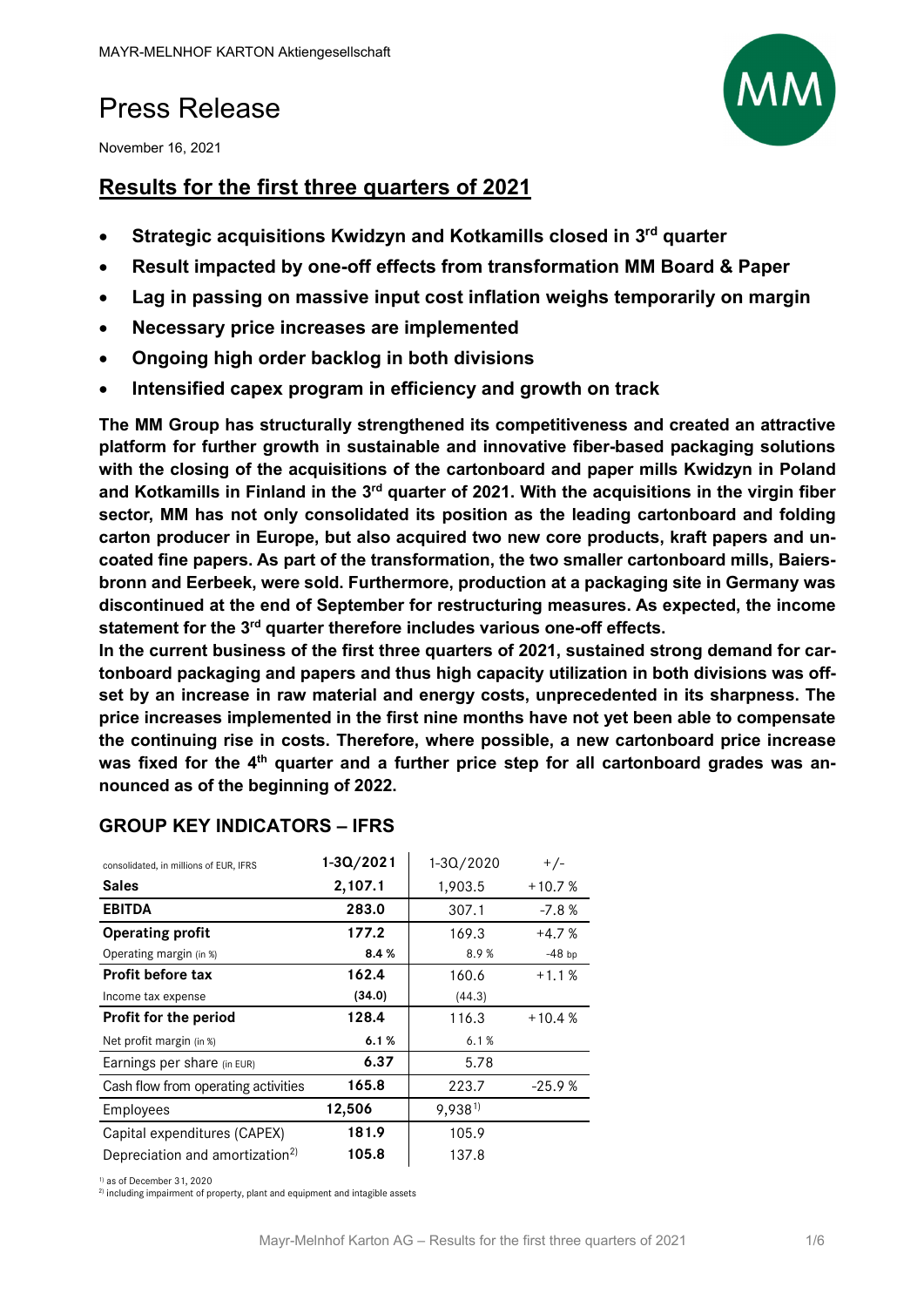**The increase of 4.7 % in the Group's operating profit for the first three quarters of 2021 mainly results from one-off effects in MM Board & Paper, while MM Packaging recorded a rather robust ongoing development.** 

**The objective for the coming months is to compensate for the continuing rise in raw material and energy costs by further price adjustments and structural cost reductions in order to catch up again in margins.** 

#### **INCOME STATEMENT**

The Group's consolidated sales increased basically acquisition-related by 10.7 % or EUR 203.6 million to EUR 2,107.1 million (1-3Q 2020: EUR 1,903.5 million).

At EUR 177.2 million, the operating profit was 4.7 % above the previous year's value (1-3Q 2020: EUR 169.3 million). The first three quarters include one-off expenses in the amount of EUR 58.0 million: From the initial consolidation of the mills Kwidzyn and Kotkamills EUR 31.9 million, which are mainly attributable to ancillary acquisition costs including transaction taxes as well as capitalization of order backlogs and the inventory valuation; and in the division MM Packaging EUR 26.1 million restructuring costs. This is offset by preliminary one-off income from the sale of the Eerbeek and Baiersbronn mills in the amount of EUR 50.1 million. The Group's operating margin was therefore at 8.4 % (1-3Q 2020: 8.9 %).

Financial income totaled EUR 1.9 million (1-3Q 2020: EUR 1.0 million). The increase in financial expenses from EUR -5.4 million to EUR -16.8 million resulted primarily from the issuance of Schuldschein loans and Namensschuldverschreibungen to finance the acquisitions and organic growth projects. "Other financial result – net" changed from EUR -4.2 million to EUR 0.1 million, in particular owing to currency translation.

At EUR 162.4 million, profit before tax was slightly above the previous year (1-3Q 2020: EUR 160.6 million). Income tax expense totaled EUR 34.0 million (1-3Q 2020: EUR 44.3 million), resulting in an effective Group tax rate of 20.9 % (1-3Q 2020: 27.6 %). The reduction compared to the previous year is primarily due to tax-free income from company disposals.

Accordingly, profit for the period increased from EUR 116.3 million to EUR 128.4 million.

It should be noted that the purchase price allocation from the acquisitions had not yet been completed as of the publication date of this report and that the figures are therefore preliminary. Further consolidation details are planned for subsequent reporting at year-end.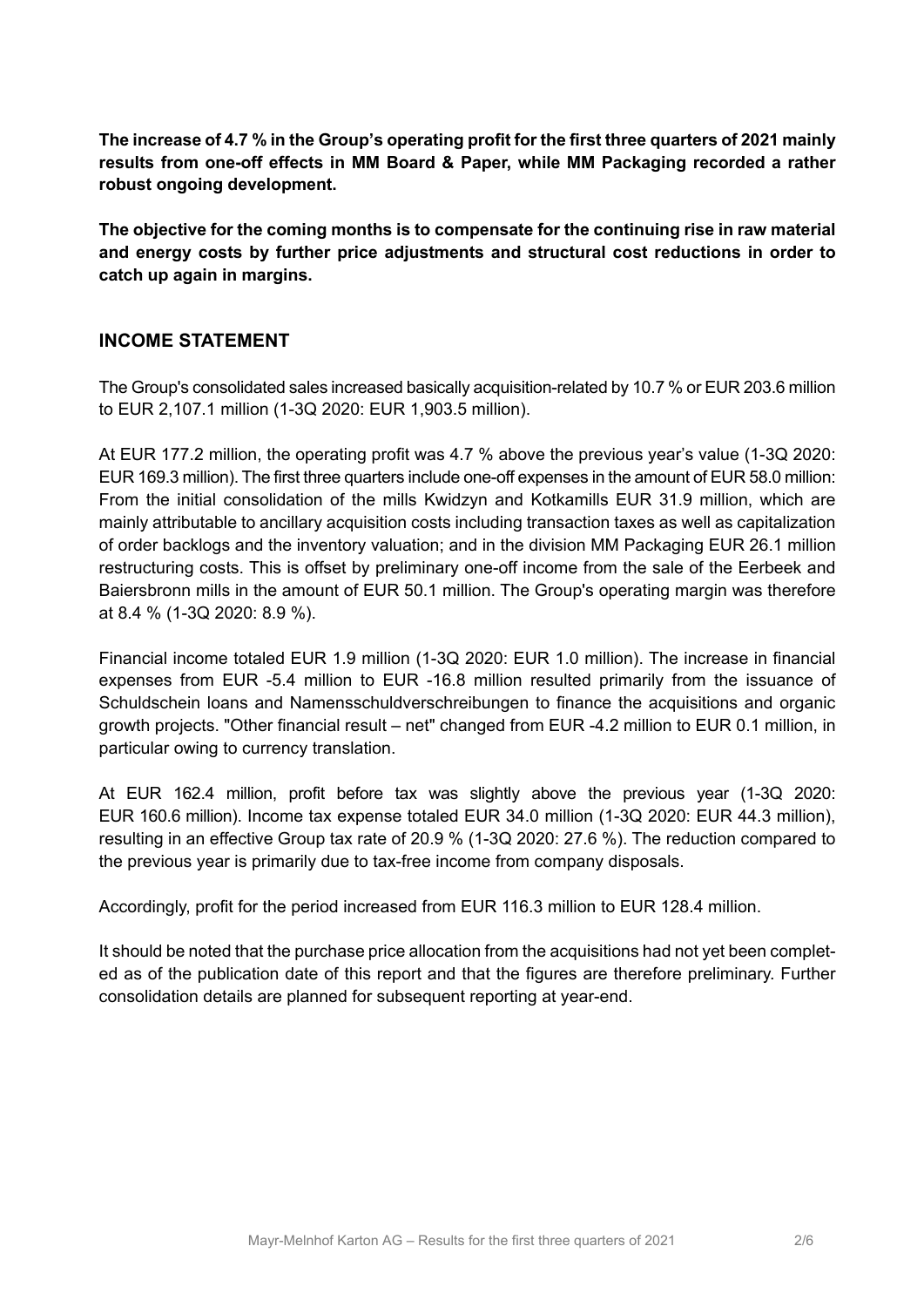#### **DEVELOPMENT IN THE 3RD QUARTER**

In addition to the structural changes at MM Board & Paper, the development in the  $3<sup>rd</sup>$  quarter of 2021 was characterized by strongly increasing input costs, which could only be partially compensated by higher sales prices. At EUR 817.5 million, consolidated sales were acquisition-related above the figure of the previous quarter (EUR 648.3 million) and the previous year's level (3Q 2020: EUR 637.0 million).

The Group's operating profit reached EUR 85.1 million after EUR 30.9 million in the 2<sup>nd</sup> quarter of 2021 and EUR 46.8 million in the 3<sup>rd</sup> quarter of the previous year. The preliminary income from the sale of the Eerbeek and Baiersbronn mills in the amount of EUR 50.1 million was offset by one-off expenses from the acquisition of the mills Kwidzyn and Kotkamills in the amount of EUR 31.9 million. The Group's operating margin was thus 10.4 % (2Q 2021: 4.8 %; 3Q 2020: 7.3 %). Profit for the period totaled EUR 66.2 million (2Q 2021: EUR 18.3 million; 3Q 2020: EUR 31.4 million).

Capacity utilization of the division MM Board & Paper at 95 % in the 3<sup>rd</sup> quarter was lower than in the previous quarter (2Q 2021: 99 %; 3Q 2020: 95 %), mainly owing to the planned annual maintenance shutdowns at Kwidzyn and Kotkamills. Due to one-off income, the division's operating margin increased to 9.5 % (2Q 2021: 4.6 %; 3Q 2020: 3.5 %).

MM Packaging's operating margin of 10.4 % was in line with the figure for the 1<sup>st</sup> guarter of 2021 and thus also above the figure for the  $2^{nd}$  quarter of 2021 of 4.5 %, which was impacted by restructuring expenses, as well as the previous year's level (3Q 2020: 9.3 %).

#### **OUTLOOK**

Demand and order situation continue to be in good shape for both divisions. Nevertheless, in view of existing capacity limitations, sales volume can currently only increase slightly. However, the expansions recently initiated in several plants of MM Packaging will stepwise enable more business from the beginning of next year. At MM Board & Paper, where the focus of investments is on efficiency improvements and optimization of the product portfolio, the expansive effects will only gradually take effect from 2023 onwards.

In view of the continuing cost inflation for raw materials and energy, the focus remains on compensating this weight by increasing sales prices as soon as possible and by structural cost reductions in order to catch up again in terms of margins. After MM Board & Paper has fixed a new cartonboard price increase for the 4<sup>th</sup> quarter, where possible, a further price increase for cartonboard and paper has been announced for the beginning of 2022. In contrast, rising cartonboard and paper prices mean new cost challenges for MM Packaging, which can only be passed on with a time lag.

The operating performance of the newly acquired mills Kwidzyn and Kotkamills is in line with expectations. Similar to the MM Board & Paper division as a whole, profitability in the  $4<sup>th</sup>$  quarter is primarily impacted by the extraordinary energy price increases and delayed passing on through sales prices.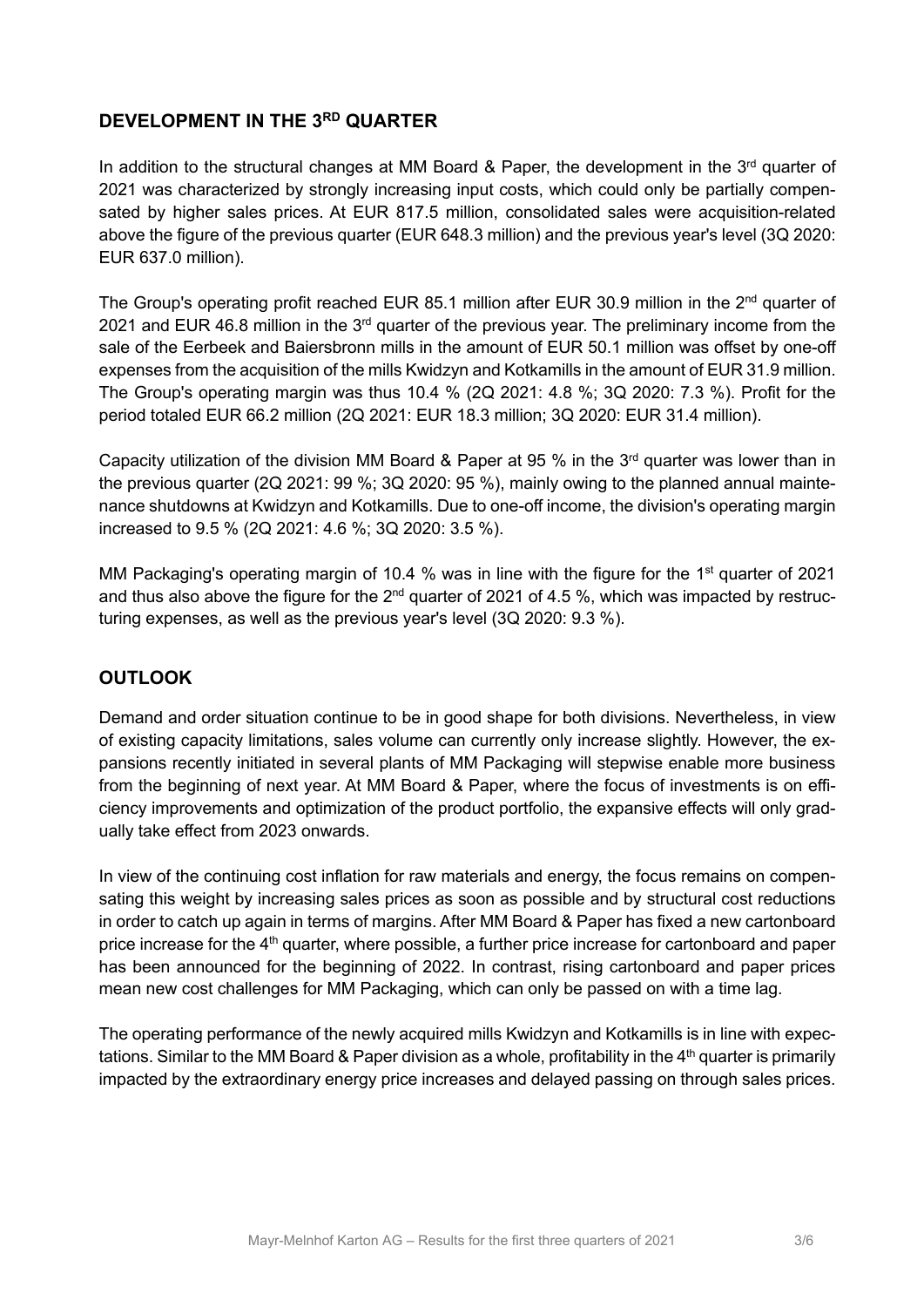#### **DEVELOPMENT IN THE DIVISIONS**

#### **MM BOARD & PAPER\***

| in millions of EUR, IFRS                | $1 - 30/2021$ | 1-3Q/2020 | $+/-$     |
|-----------------------------------------|---------------|-----------|-----------|
| Sales <sup>1</sup>                      | 991.4         | 797.4     | $+24.3%$  |
| <b>EBITDA</b>                           | 124.6         | 136.3     | $-8.5%$   |
| <b>Operating profit</b>                 | 74.3          | 68.4      | $+8.7%$   |
| Operating margin (in %)                 | 7.5%          | 8.6 %     | $-109$ bp |
| Cash flow from operating activities     | 39.0          | 98.2      | $-60.3%$  |
| Tonnage sold (in thousands of tons)     | 1,421         | 1,294     | $+9.8%$   |
| Cartonboard                             | 1,327         | 1,294     | $+2.6%$   |
| <b>Kraft Papers</b>                     | 31            | n.a.      |           |
| Uncoated Fine Papers                    | 63            | n.a.      |           |
| Tonnage produced (in thousands of tons) | 1,391         | 1,298     | $+7.1%$   |

1) including interdivisional sales

The European cartonboard markets remained characterized by strong demand during the first three quarters of 2021. On the one hand, this is due to a restocking of the supply chain, which was reduced during the pandemic, and on the other hand to securing volume as a result of strongly increased delivery times. Consequently, and due to the initial inclusion of the acquisitions, the division's average order backlog of 354,000 tons was significantly higher than the previous year's value (1-3Q 2020: 104,000 tons). At 97 % (1-3Q 2020: 97 %), the division's capacities continued to be almost fully utilized.

Due to strong demand- and supply-related rises in raw material costs (especially fibers, chemicals, packaging materials, transport) as well as energy, several price increases have been implemented since the  $2<sup>nd</sup>$  quarter of 2021. Following a rapid upward movement in the 1<sup>st</sup> half of the year, pulp and recovered paper prices are still at record highs. Main reasons for the significant increase in recovered paper prices continue to be the strong demand from the corrugated board industry as well as the decline in magazine paper and newsprint volumes.

The development of the division's key figures is particularly affected by the changes in consolidated companies.

Both the volume of cartonboard and paper produced and sold at 1,391,000 tons and 1,421,000 tons were above the previous year's figures due to acquisitions (1-3Q 2020: 1,298,000 tons and 1,294,00 tons).

At EUR 991.4 million, sales were mainly acquisition-related above the comparable figure (1-3Q 2020: EUR 797.4 million). In the 3<sup>rd</sup> quarter, the operating profit was impacted by the planned annual shutdowns for maintenance in Kwidzyn and Kotkamills. In total, it rose by 8.7 % to EUR 74.3 million (1-3Q 2020: EUR 68.4 million) in particular as a result of the recognition of one-off effects from the changes in consolidated companies. The operating margin amounted to 7.5 % (1-3Q 2020: 8.6 %).

\*Division name change from MM Karton to MM Board & Paper after completion of the Kwidzyn acquisition and the resulting expansion of the product portfolio to include "Kraft Papers" and "Uncoated Fine Papers".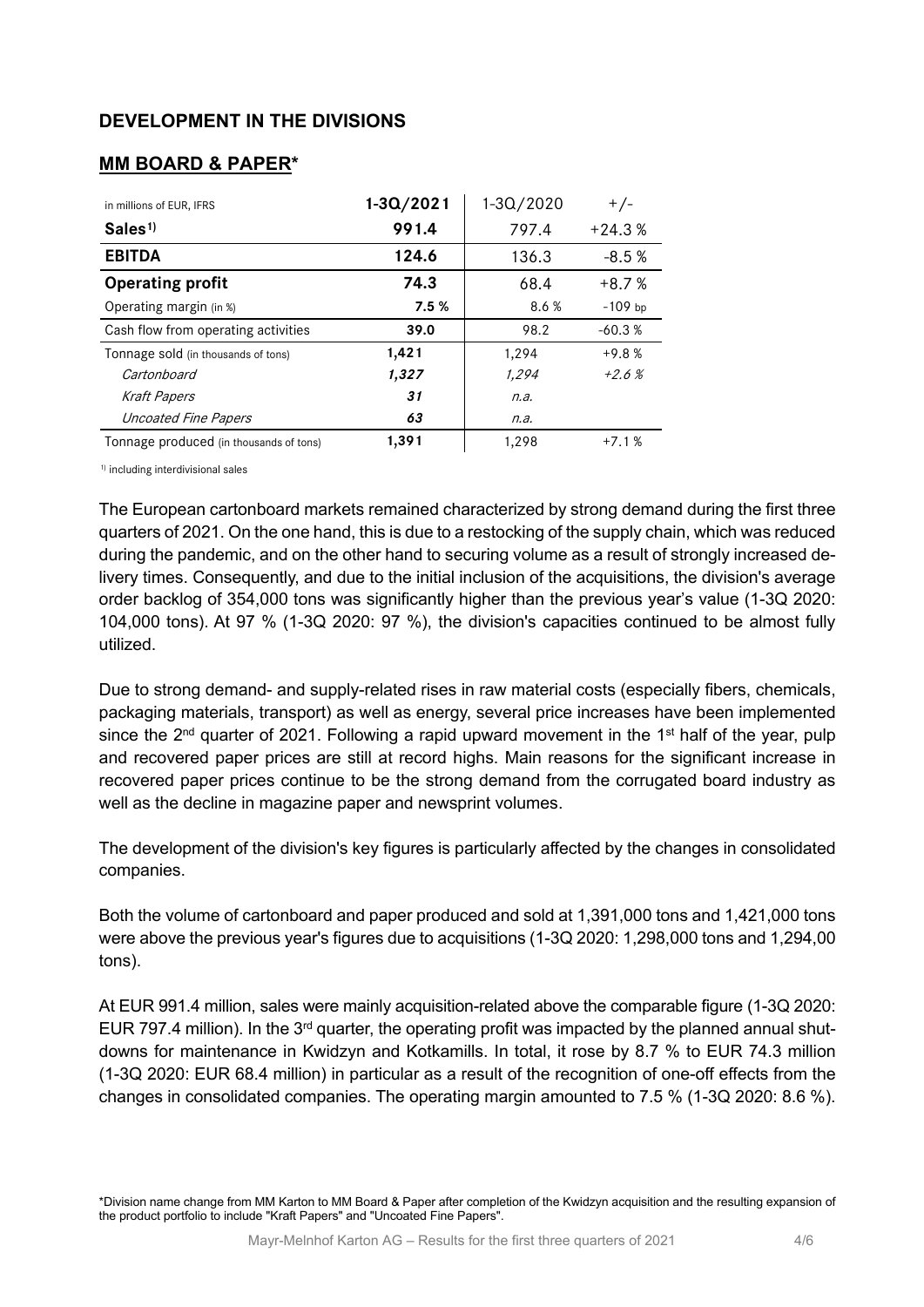### **MM PACKAGING**

| in millions of EUR, IFRS                 | $1 - 3Q / 2021$ | 1-3Q/2020 | $+/-$   |
|------------------------------------------|-----------------|-----------|---------|
| Sales <sup>1</sup>                       | 1,209.6         | 1,195.5   | $+1.2%$ |
| <b>EBITDA</b>                            | 158.4           | 170.8     | $-7.3%$ |
| <b>Operating profit</b>                  | 102.9           | 100.9     | $+2.0%$ |
| Operating margin (in %)                  | 8.5%            | 8.4 %     | $+6$ bp |
| Cash flow from operating activities      | 126.8           | 125.5     | $+1.1%$ |
| Tonnage processed (in thousands of tons) | 639             | 635       | $+0.5%$ |

1) including interdivisional sales

An equally positive picture as for cartonboard also characterized the demand situation on the European folding carton markets in the first three quarters of 2021. Against this background, MM Packaging recorded a stable high order intake in both food and non-food application areas, while the recovery of the sales situation in Health, Beauty & Personal Care continued. At the same time, however, all business units are affected by a continued strong increase in input costs such as cartonboard, paper, inks, varnishes and packaging materials. Maintaining the supply of materials and passing on cost increases to customers are therefore the focus of current business. The latter are carried out successively in accordance with contractual conditions, but often with a time lag due to ongoing further cost increases.

Expansion investments in locations with cost advantages and a focus on growth markets such as sustainable, plastic-free packaging are being successfully implemented in Austria, Poland, Romania and Great Britain. At the same time, necessary structural adjustment measures to increase competitiveness and secure the existing business were continued. This concerned in particular the German packaging site MM Graphia Bielefeld, which ceased operations at the end of September 2021. In this context, one-off expenses in the amount of EUR 26.1 million were recorded in the  $2<sup>nd</sup>$  quarter.

At EUR 1,209.6 million and EUR 102.9 million respectively, both sales and operating profit were slightly above the previous year's figures of EUR 1,195.5 million and EUR 100.9 million. The good current operating profit was mainly weighted down by the restructuring expenses in the 2<sup>nd</sup> quarter. The operating margin thus amounted to 8.5 % (1-3Q 2020: 8.4 %).

At 639,000 tons, the tonnage processed was close to the previous year's level (1-3Q 2020: 635,000 tons).